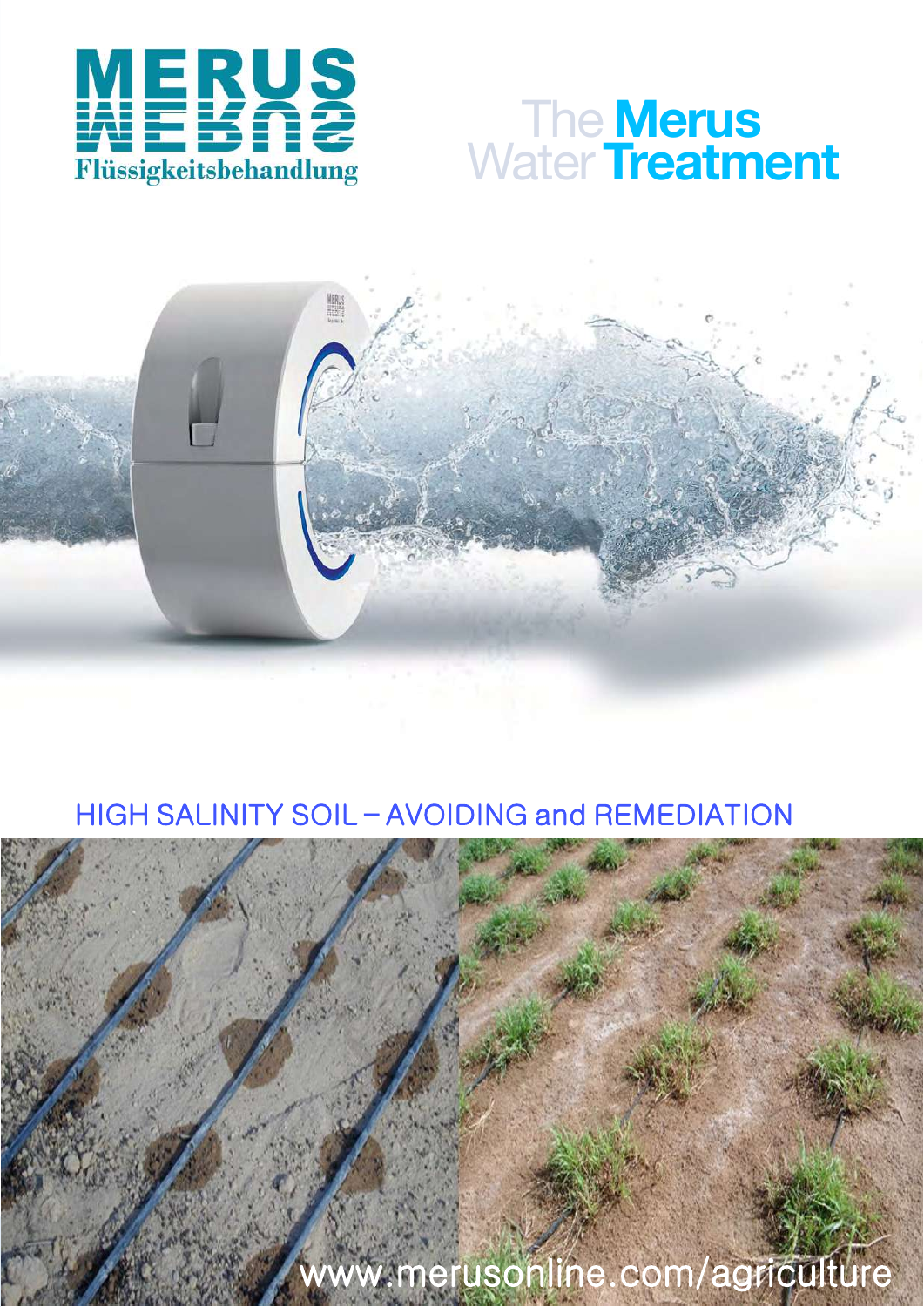# **HIGH SALINITY SOIL**

Huge areas of fields have been saline in recent decades. In other words, it has de facto become unusable for agriculture because crops hardly grow on such soils. There are more resources, but 5,000 to 10,000 hectares of arable land are lost every day worldwide.

If we irrigate with old methods, that is, with a lot of water and large spray losses, evaporation is very high, especially in very warm parts of this world. Salts that cannot evaporate remain. They salt the earth. If there is a lack of water from the well, it is necessary to drill deeper and deeper. As a result, more and more minerals and salts are added to the extracted water. The problem is escalating all over the world. Once the salinity of the soil reaches a certain level, the land can no longer be used for agriculture.





Nowadays, a lot of drip irrigation is used when this is technically possible and necessary. The poorer countries tend to use rudimentary irrigation, see picture on the left. With this technique, the water reaches the plant in a more targeted way and is used much less. Well water with too many minerals causes problems for the irrigation system. The salts clog the nozzles, resulting in high costs for cleaning and maintenance. If maintenance is not carried out regularly, the nozzles are closed and there is no water at all to the plant. The high salt level in the well remains and the soil continues to salinate, albeit at a slower rate than before.

#### **The first field we have rehabilitated**

One of our partners near Esfahan has come into contact with a farmer who was desperate. His fields had become totally white in some places and therefore unusable. Because also his water pipe was calcified he got a ring for testing.

After a few weeks the same farmer came into the office beaming with joy, and reported that all the salt in the fields had disappeared by itself. This news has been circulating. Shortly thereafter, the University mediatized and declared it wanted to make a scientific study on this subject. Since this problem affects the entire region, it rains significantly less in the area from Syria to Pakistan, than it did ten years ago.

#### **The result of the study is clearly positive**

For the field trial, one field was irrigated half with untreated water and half with water treated by Merus. Then these two fields were compared with each other.

First the condition of the irrigation, especially the nozzles. The result was very convincing. See drip irrigation for details.

The second and, in our opinion, more important result, while the untreated field showed the first signs of salination, was that the field treated by Merus showed almost nothing of salt.

One of the effects of Merus is to significantly increase the solubility of salts in water. This effect results in less deposits forming on the soils. And that if the water still has free capacity to bind salts, then the existing salt is dissolved and taken along with the water. The mechanisms of action are the same as in technical applications, where pipes and systems remain free of deposits.

This study has been published by the ASCE, the American Society of Civil Engineers. We are not allowed to show this study here, as the rights to it lie with the ASCE.

If you are interested, just click here and search for , Merus Ring' on the ASCE Library page using the search function. This article is only available in English.

#### **The Merus Ring holds the salt in the water and takes it with it to greater depths**

Where the limits of this method lie we cannot say today yet. So neither up to how much TDS in the water we can achieve these results, nor up to what evaporation rate. However, we know from technical applications that several conditions must always be taken into account in order to be able to make such statements.

In another study, the university staff wanted to find out at what depths the salt in the water reaches, or at what depths the salination of the soil takes place. However, this study has not yet been carried out due to a lack of funds.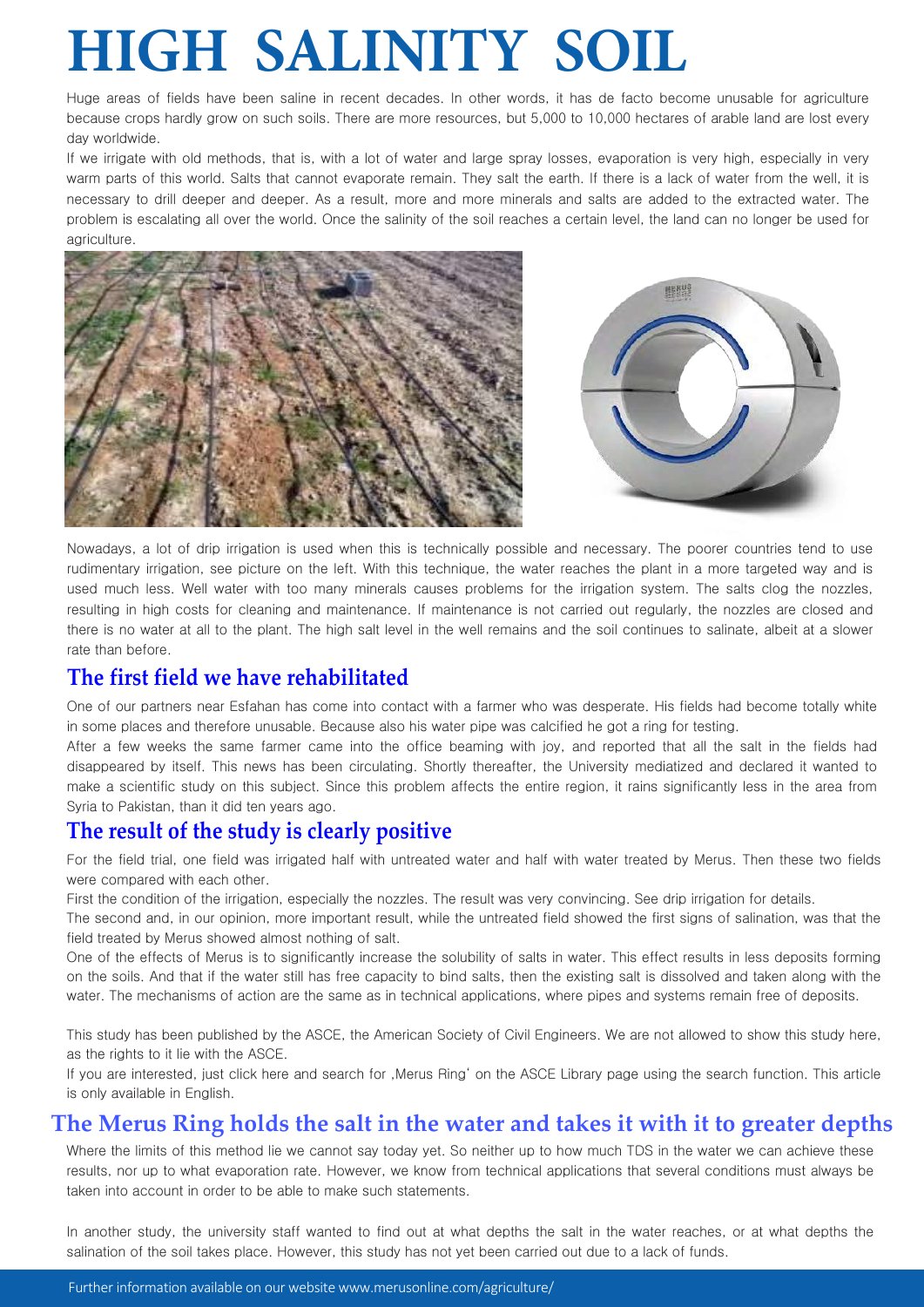

Location: San Juan de los Lagos, Mexico

Trial Period app. 6 weeks in April and May 2021

#### **Background**

In more and more barns during the summer, the air is cooled and the humidity increased. With this kind of air conditioning the

animals in the barns, whether cow, pig or poultry, thus have less stress and deliver a better yield. In the current case, in the outer walls of the barn, so-calledevaporative cooling systemIn the current case, in the outer walls of the barn, so-called evaporative cooling pads are installed. These systems consist of a pump that pumps water in a circuit, and through the actual pads in which the evaporation takes place. Depending on the size of the building to be cooled and the need for cooling, several such evaporative cooler are installed in series. In principle, these systems are an open cooling circuit. The outside air flows through the evaporative cooler. The evaporate water removes heat from the air, and the passing air stream absorbs water droplets in this cooling process. In this way, cooling and humidification of the room is achieved. The charming thing about this evaporative principle, it is energy-efficient as no additonal



energy is needed for cooling. As long as you supply the evaporative cooler with water and air, the evaporation takes place by itself.

#### **Probelm definition**

At the location of this farm, the water quality is not so good. The climate in the subtropics and the many hours of operation also take their toll on the evaporative cooling system. Despite chemical treatment of the water, the evaporative cooling panels tend to have heavy scale deposits. In the summertime, deposits are even more pronounced. These deposits reduce the cooling capacity. As a result, it is much more difficult to maintain the required temperature and moisture in the barns. More and more frequent cleaning is required. Which in turn reduces the service life of the fins and requires increased replacement of the internal fillings pads. Which comes at a significant cost.

#### **Objective**

Less deposits in and on the fins and pads, thus less effort for cleaning. Reduction of corrosion on the metallic parts. The evaporative cooling should work optimally to dissipate as much heat as possible, make the house cooler and costs are reduced.

#### **Process**

One Merus ring was installed in the circulation line after the pump. No other changes were made to the system or process flow.

#### **Conclusions**

- The existing encrustation on the surfaces became soft.

And were thus much easier to remove with a brush.

- The incrustations in the filling of the panels have become less.
- The corrosion on the metal parts of the equipment, especially frames of the pads, are much less.